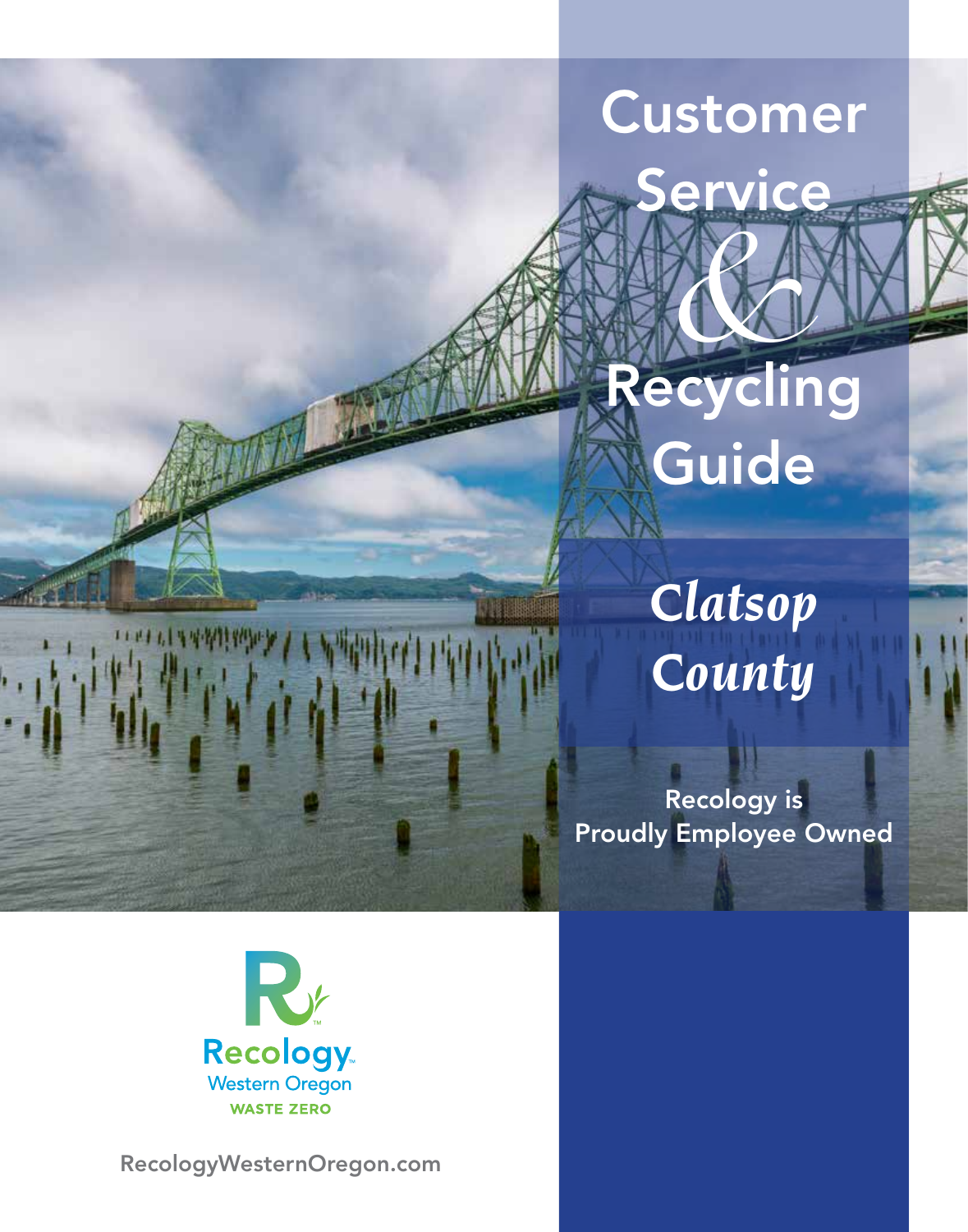# *Collection Services*



placement. Please visit our website or call us for details on any special services or rules that apply for your area. Records

## SET-OUT TIME

For curbside service, set out your can/carts by 6am on your pick-up day *(or the night before)*. Your actual service time may vary from week to week. Many cities require that carts be brought back in within 24 hours after collection to ensure the public right-of-way. This includes sidewalks, driveways and roadside locations.

#### WEIGHT LIMITS

32 gallon can  $= 60$  lbs. 32 gallon cart  $= 75$  lbs. 90 gallon cart =  $150$  lbs.



### CURBSIDE PLACEMENT

Please place your can or cart within 4ft of the curb or road's edge and 4ft from other carts and obstacles, such as cars, trees, basketball hoops and mailboxes.

### SIDEYARD SERVICE\*

If you are unable to put your can or cart out to the curb or would rather not have to, we may be able to walk in or drive in to empty it. This service is popular for second homes and vacation properties. Please be sure your cart is outside any locked gates, and can be seen from the road. This will help ensure you get great service every time. We are not responsible for wear and tear to property that occurs as a result of these activities.

### EXTRA TRASH\*

Please place loose items in bags or boxes. We charge for extra trash if the cart is over-full and the lid cannot close.





*OK (no extras) Extra will be charged. Extra will be charged extra trash is bagged.*

#### MISSED SERVICE

If we missed you or if you forgot to put your carts out, give us a call and we'll take care of it. Service fees may apply.

#### IS THIS MY WEEK?

If you have less-than-weekly service, and you set your cart out on the wrong week, you may be charged for an extra pick-up, or the cart might be missed. Please keep and check your service calendar - many customers post it on their garage or back door. Find service calendars on our website, www.recologywesternoregon.com.

### VACATION STOP

*Planning a trip?* Give us a call and we will put your account on hold until you return. This service is available from two weeks up to six months.

## *Weather*





ain, snow, wind… nothing can deter us, but it might delay us by a few hours or even a day. We understand the importance of keeping garbage and recycling from blowing around on

stormy days. We have developed a few ideas that may work for you.

### PREPARING FOR A STORM

- Bag all of your trash and tie the bag closed. Recyclables cannot be bagged in plastic bags, but smaller material can be secured inside larger boxes or paper bags.
- Subscribe to sideyard service; available yearround or just for the winter.
- Don't overload your cart. If the lid is partially open, it will blow open in strong winds.
- Don't put your cart out overnight if the forecast calls for windy and/or stormy weather (Cans/carts do need to be out by 6am on your service day).

#### SECURE YOUR LID

Place a rock or another large object on top of the can/cart. *Please no bungee cords – serious injuries can occur!*

#### WIND LATCH We offer a variety of solutions designed

to help stop the wind from blowing open the lids

of our carts. Please call for options and pricing.

*\*Additional charges apply.*



2 Coast: 503-861-0578 Toll-Free 866-908-1183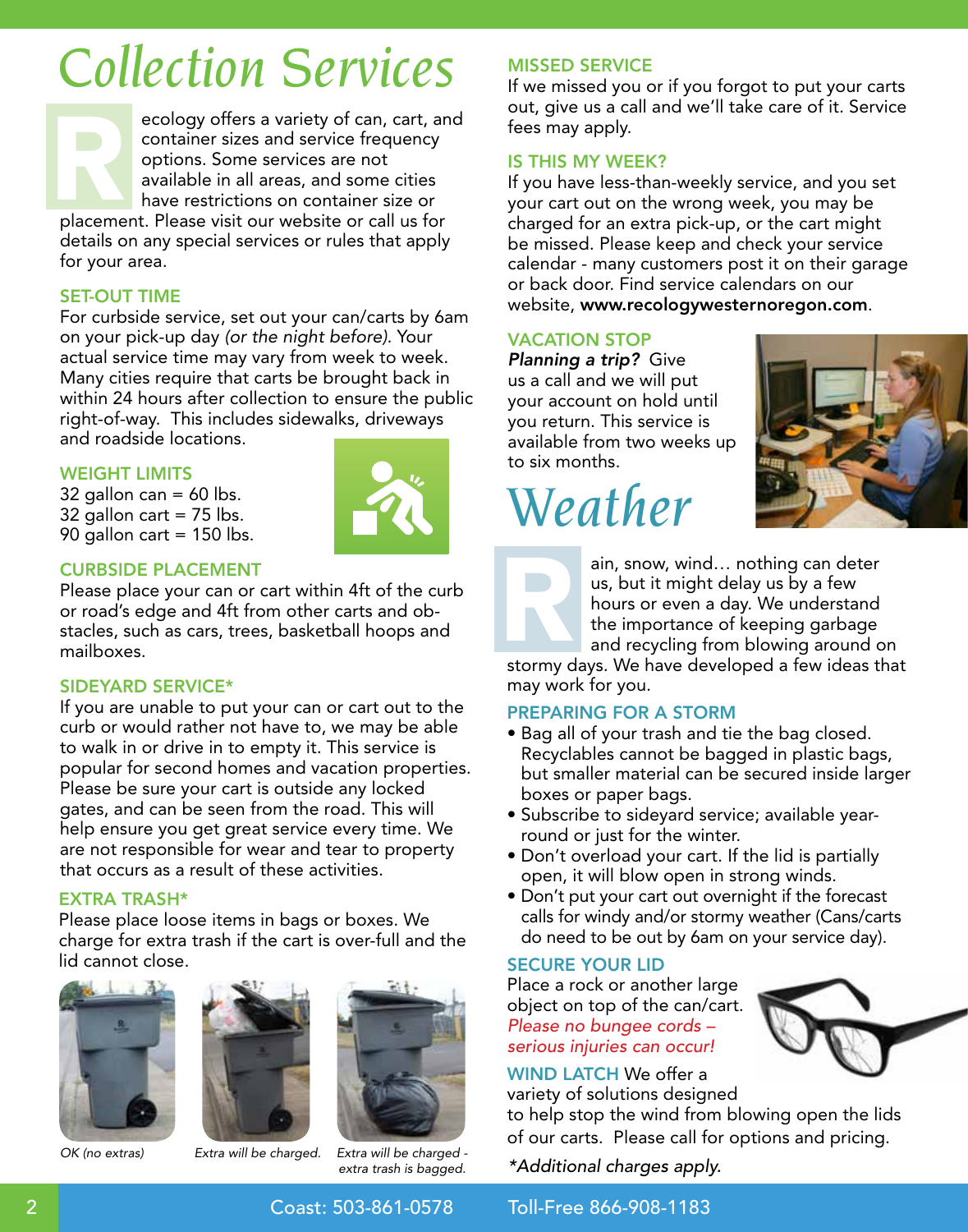

*Carts too close together*

MOTOR OIL - Place oil in a clear plastic jug with a tight-fitting lid. Set out up to two gallons next to your cart on your service day, or drop it off at our depot.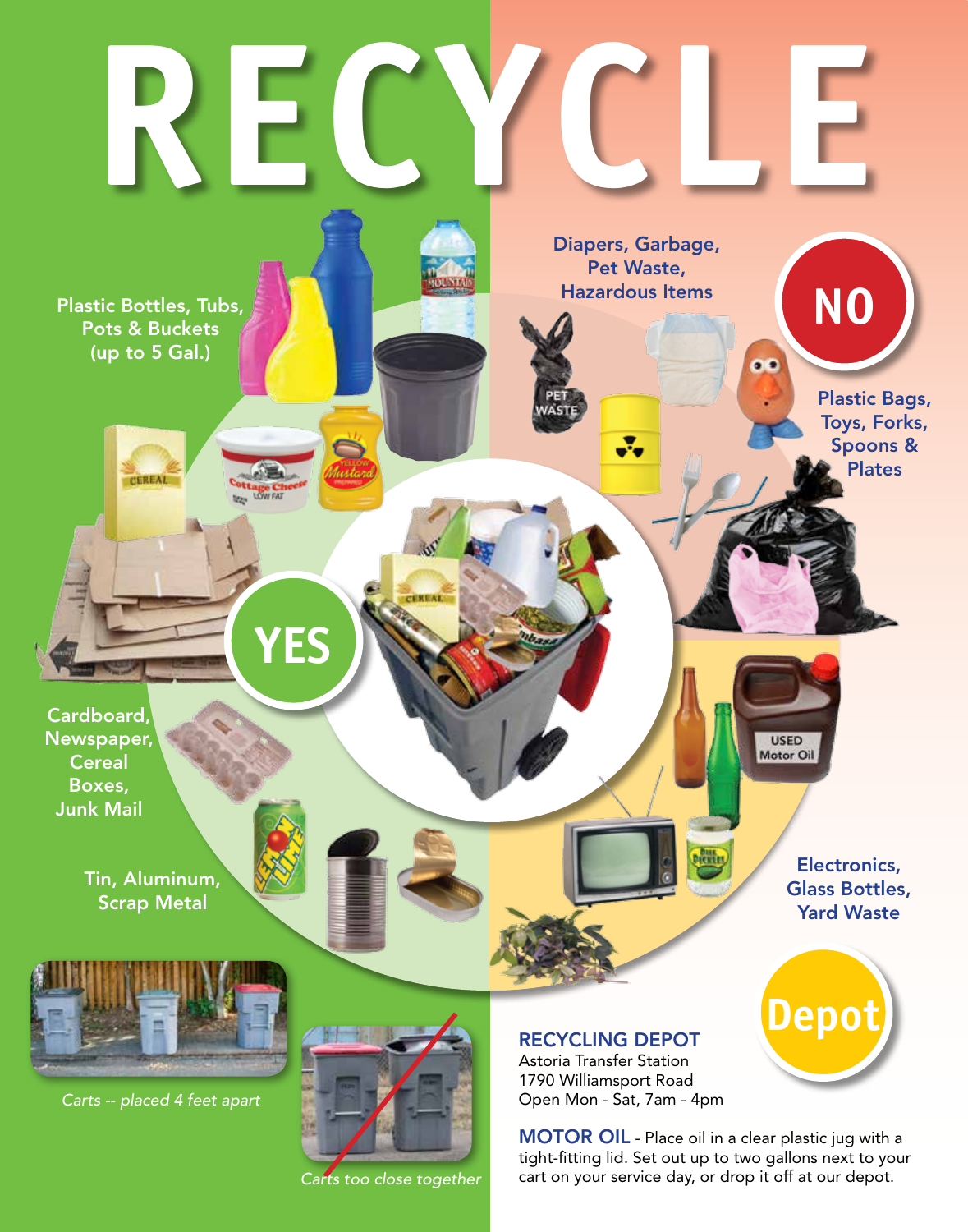

# **Clatsop Residential Recycle Schedule** Your recycle cart is collected every other week on your regular garbage day.

GREEN WEEKS = Within the city limits of Seaside, Gearhart & Cannon Beach YELLOW WEEKS = Astoria, Warrenton & unincorporated Clatsop County

|     | <b>JANUARY 2017</b>  |                         |  |  |
|-----|----------------------|-------------------------|--|--|
| Sun |                      | Mon Tue Wed Thu Fri Sat |  |  |
|     | 1 2 3 4 5 6 7        |                         |  |  |
| 8   | 9 10 11 12 13 14     |                         |  |  |
|     | 15 16 17 18 19 20 21 |                         |  |  |
|     | 22 23 24 25 26 27 28 |                         |  |  |
|     | 29 30 31             |                         |  |  |
|     |                      |                         |  |  |

| <b>APRIL 2017</b> |                      |  |                         |  |  |   |  |  |
|-------------------|----------------------|--|-------------------------|--|--|---|--|--|
| Sun               |                      |  | Mon Tue Wed Thu Fri Sat |  |  |   |  |  |
|                   |                      |  |                         |  |  |   |  |  |
|                   | 2 3 4 5 6 7          |  |                         |  |  | 8 |  |  |
|                   | 9 10 11 12 13 14 15  |  |                         |  |  |   |  |  |
|                   | 16 17 18 19 20 21 22 |  |                         |  |  |   |  |  |
|                   | 23 24 25 26 27 28 29 |  |                         |  |  |   |  |  |
| 30                |                      |  |                         |  |  |   |  |  |

| <b>JULY 2017</b> |                      |  |                         |  |  |  |  |  |
|------------------|----------------------|--|-------------------------|--|--|--|--|--|
| Sun              |                      |  | Mon Tue Wed Thu Fri Sat |  |  |  |  |  |
|                  |                      |  |                         |  |  |  |  |  |
|                  | 2 3 4 5 6 7 8        |  |                         |  |  |  |  |  |
| 9.               |                      |  | 10 11 12 13 14 15       |  |  |  |  |  |
|                  | 16 17 18 19 20 21 22 |  |                         |  |  |  |  |  |
| 23               | 24 25 26 27 28 29    |  |                         |  |  |  |  |  |
| 30               | - 31                 |  |                         |  |  |  |  |  |

| <b>OCTOBER 2017</b> |                      |  |                         |  |  |  |  |  |  |  |  |
|---------------------|----------------------|--|-------------------------|--|--|--|--|--|--|--|--|
| Sun                 |                      |  | Mon Tue Wed Thu Fri Sat |  |  |  |  |  |  |  |  |
|                     | 1 2 3 4 5 6 7        |  |                         |  |  |  |  |  |  |  |  |
| 8                   | 9 10 11 12 13 14     |  |                         |  |  |  |  |  |  |  |  |
|                     | 15 16 17 18 19 20 21 |  |                         |  |  |  |  |  |  |  |  |
|                     | 22 23 24 25 26 27 28 |  |                         |  |  |  |  |  |  |  |  |
|                     | 29 30 31             |  |                         |  |  |  |  |  |  |  |  |

| FEBRUARI 4017 |          |  |                             |                             |  |  |  |
|---------------|----------|--|-----------------------------|-----------------------------|--|--|--|
|               |          |  | Sun Mon Tue Wed Thu Fri Sat |                             |  |  |  |
|               |          |  |                             | $1 \quad 2 \quad 3 \quad 4$ |  |  |  |
|               |          |  | 5 6 7 8 9 10 11             |                             |  |  |  |
|               |          |  | 12 13 14 15 16 17 18        |                             |  |  |  |
|               |          |  | 19 20 21 22 23 24 25        |                             |  |  |  |
|               | 26 27 28 |  |                             |                             |  |  |  |
| MAV 2017      |          |  |                             |                             |  |  |  |

FEBRUARY 2017

|             | IVIAI LUI <i>I</i>          |  |  |
|-------------|-----------------------------|--|--|
|             | Sun Mon Tue Wed Thu Fri Sat |  |  |
|             | $1 \t2 \t3 \t4 \t5 \t6$     |  |  |
|             | 7 8 9 10 11 12 13           |  |  |
|             | 14 15 16 17 18 19 20        |  |  |
|             | 21 22 23 24 25 26 27        |  |  |
| 28 29 30 31 |                             |  |  |
|             |                             |  |  |

AUGUST 2017 Sun Mon Tue Wed Thu Fri Sat 1 2 3 4 5

> 6 7 8 9 10 11 12 13 14 15 16 17 18 19 20 21 22 23 24 25 26

27 28 29 30 31

NOVEMBER 2017 Sun Mon Tue Wed Thu Fri Sat 1 2 3 4

5 6 7 8 9 10 11 12 13 14 15 16 17 18 19 20 21 22 23 24 25

|  |  | Sun Mon Tue Wed Thu Fri Sat                                                                                          |                             |  |
|--|--|----------------------------------------------------------------------------------------------------------------------|-----------------------------|--|
|  |  |                                                                                                                      | $1 \quad 2 \quad 3 \quad 4$ |  |
|  |  | 5 6 7 8 9 10 11                                                                                                      |                             |  |
|  |  | 12 13 14 15 16 17 18                                                                                                 |                             |  |
|  |  | 19 20 21 22 23 24 25                                                                                                 |                             |  |
|  |  | 26 27 28 29 30 31                                                                                                    |                             |  |
|  |  | <b>JUNE 2017</b>                                                                                                     |                             |  |
|  |  | $C_{\text{max}}$ M <sub>ar</sub> T <sub>ra</sub> M <sub>a</sub> l T <sub>h</sub> , F <sub>a</sub> t $C_{\text{max}}$ |                             |  |

| Sun |  | Mon Tue Wed Thu Fri Sat |       |  |
|-----|--|-------------------------|-------|--|
|     |  |                         | 1 2 3 |  |
|     |  | 4 5 6 7 8 9 10          |       |  |
|     |  | 11 12 13 14 15 16 17    |       |  |
|     |  | 18 19 20 21 22 23 24    |       |  |
|     |  | 25 26 27 28 29 30       |       |  |
|     |  |                         |       |  |

MARCH 2017

|     |  | <b>SEPTEMBER 2017</b>   |       |                |
|-----|--|-------------------------|-------|----------------|
| Sun |  | Mon Tue Wed Thu Fri Sat |       |                |
|     |  |                         | $1 -$ | $\blacksquare$ |
| 3   |  | 4 5 6 7 8               |       | 9              |
|     |  | 10 11 12 13 14 15 16    |       |                |
|     |  | 17 18 19 20 21 22 23    |       |                |
|     |  | 24 25 26 27 28 29 30    |       |                |
|     |  |                         |       |                |

 $\chi$ 

| <b>DECEMBER 2017</b> |                   |  |                     |  |   |               |
|----------------------|-------------------|--|---------------------|--|---|---------------|
| <b>Sun</b>           |                   |  | Mon Tue Wed Thu Fri |  |   | Sat           |
|                      |                   |  |                     |  | 1 | $\mathcal{P}$ |
| 3                    |                   |  | 4 5 6 7 8           |  |   | <b>Q</b>      |
| 10                   |                   |  | 11 12 13 14 15 16   |  |   |               |
| 17                   |                   |  | 18 19 20 21 22 23   |  |   |               |
| 24                   | 25 26 27 28 29 30 |  |                     |  |   |               |
|                      |                   |  |                     |  |   |               |

*(Service occurs one day late for the rest of the week; For example, Thursday customers get service on Friday, Friday's customers get service on Saturday.)*

26 27 28 29 30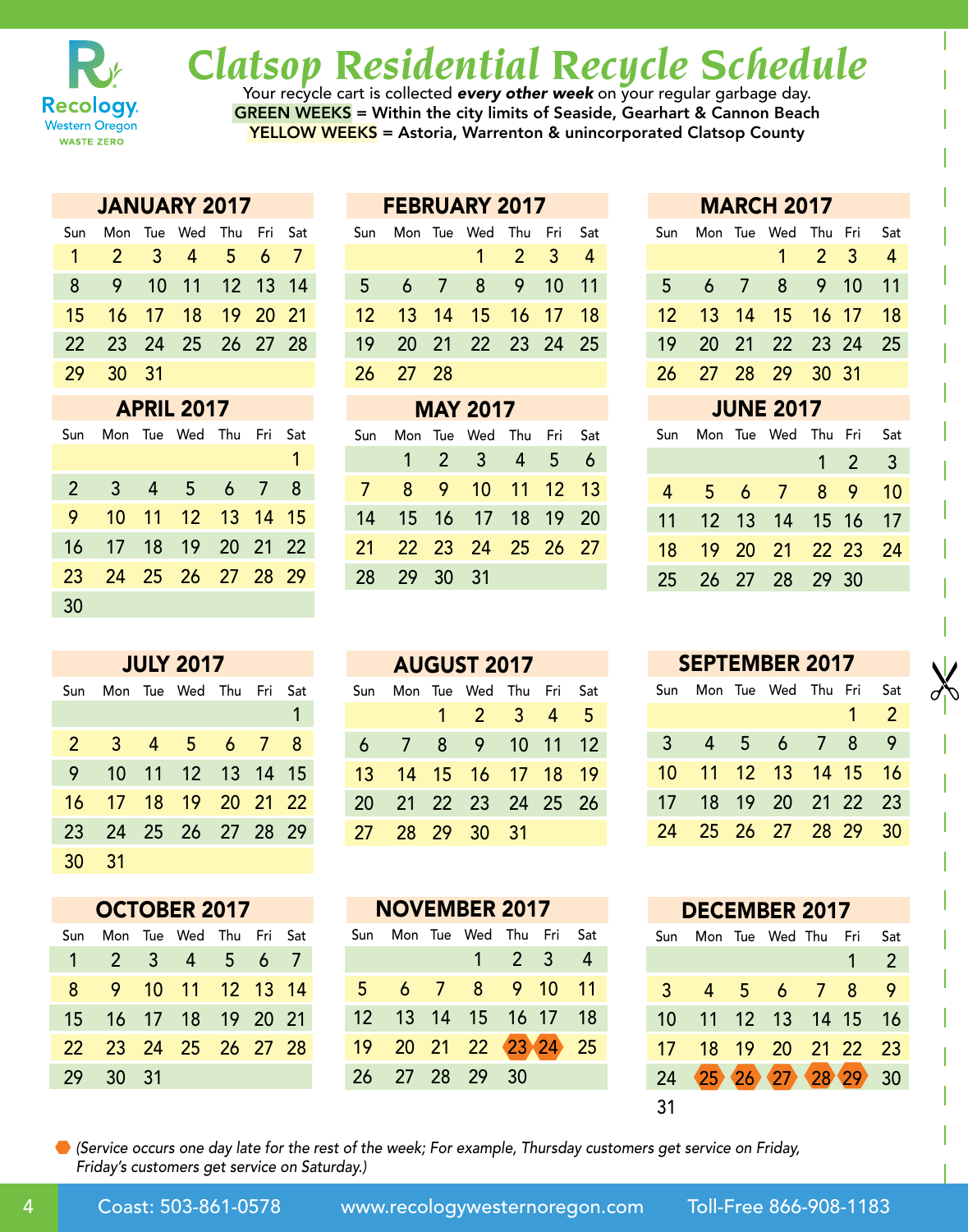# *Recycling*

## HY RECYCLE?

Save Natural Resources - Trees that are grown for paper are a renewable resource; oil for plastics and the ores for making metals are not. HY RECYCLE?<br>
Save Natural Resources - Trees that<br>
are grown for paper are a renewable<br>
resource; oil for plastics and the ores<br>
for making metals are not.<br>
day for the

Protect the Environment - Manufacturing processes that use recycled materials use less energy and create less pollution compared to the refining and processing of raw materials.

Save Landfill Space - Only items that cannot be re-used or recycled should be thrown away.

Lower your Garbage Bill - By creating less garbage, you may be able to change to a smaller container or change to less-than-weekly service, which should lower your bill.



## RECYCLING DEPOT LOCATIONS

*(NOTE: not all materials available at all sites. Check posted signs for details.)* 

ASTORIA Astoria Transfer Station 1790 Williamsport Road

ASTORIA

Public Glass Depot 900 Marine Drive

**SEASIDE** Public Recycling Depot Ave S & Aldermill Road

CANNON BEACH

Public Recycling Depot East 2nd Street & Spruce St.

698 Pacific Way

Yard Debris & Glass (Gearhart Residents Only)

GEARHART

**WARRENTON** Public Glass Depot SW 1st Street (behind 119 S. Main Avenue)

HAMMOND

Public Glass Depot Hammond Marina, 1090 First Ave.

YARD DEBRIS RECYCLING Customers living within the city limits of Astoria, Gearhart, and Cannon Beach can bring their clean yard trimmings to the Astoria Transfer Station at no charge. Customers pay for this program as part of their collection service. All others are charged by the cubic yard to drop off material.

# *Important Info*

OLIDAYS Service occurs as usual on every holiday except for Thanksgiving and Christmas. We take these two days off, so service will be delayed by one

day for the rest of the week. If Christmas falls on a weekend, there will be no change in the pickup schedule. Our office and the Transfer Station are closed on most holidays, but you can email us or leave us a voice message anytime. We do our best to respond to all messages during the next business day.

OFFICE LOCATION/HOURS Our office is located at 2320 SE 12th Place in Warrenton, next to the airport. We are open from 8am-12pm, and from 1-4pm, Monday through Friday.

ASTORIA TRANSFER STATION Located at 1790 Williamsport Road in Astoria, our transfer station accepts trash, tires, wood, appliances, electronics, car batteries, and more. Fees apply for most items. We also host a self-service recycling depot where you can drop off recyclables at no charge.

## MEDICAL WASTE Medical waste and sharps

*(needles, syringes, etc.)* cannot be thrown out with the regular trash. We offer safe, efficient disposal using approved containers - contact us for more information.



## BUSINESS SERVICES We offer a

variety of waste audit consulting services at no charge to customers, including help with enclosure design and container size, frequency and recycling services that work best for you.

## **Questions?**

Give us a call at 503-861-0578, or toll-free at 866-908-1183, email us at rwoinfo@recology.com, or visit us online at



www.recologywesternoregon.com.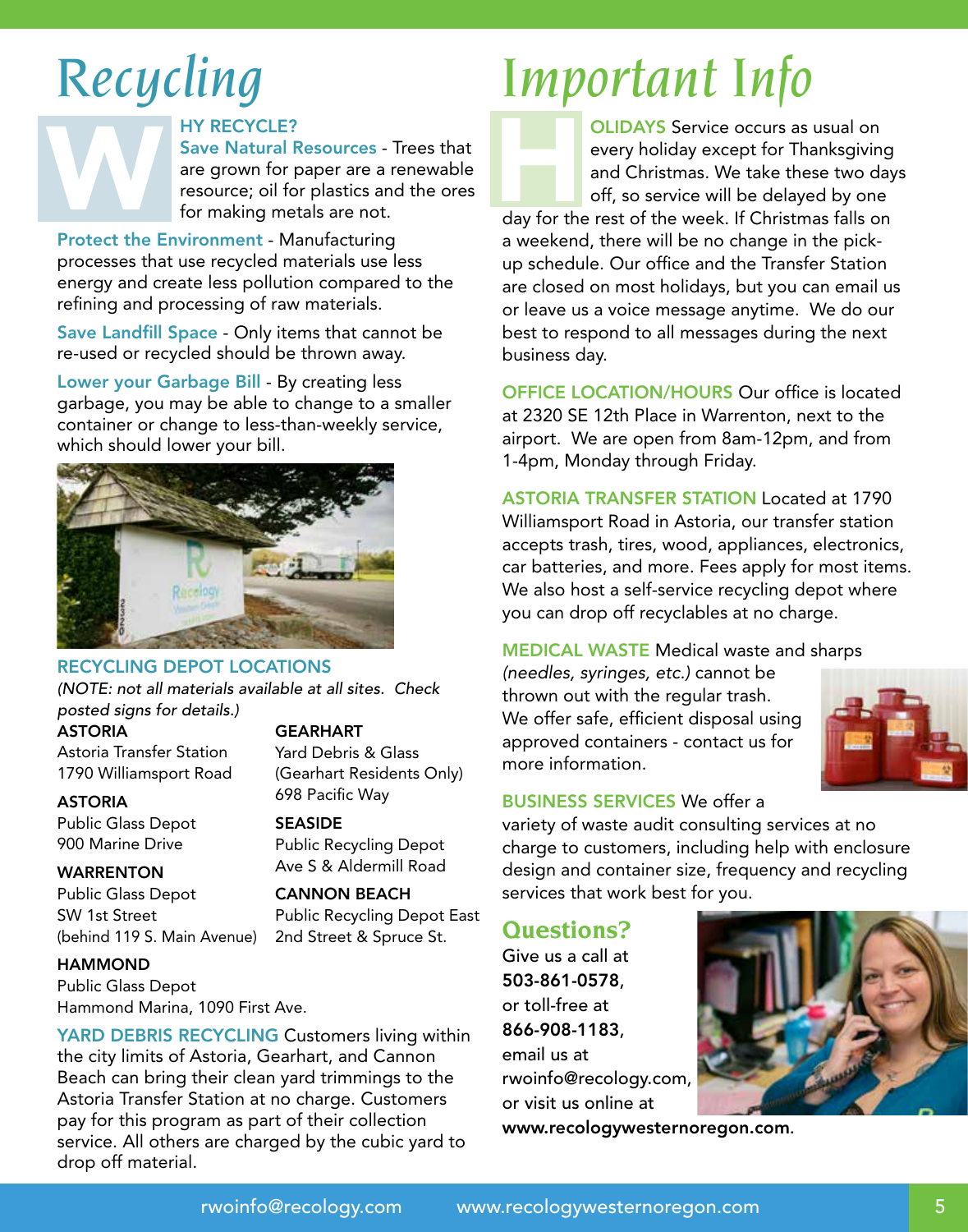## *Reduce & Reuse Tips*

GO BOX-LESS! Choose products with minimal packaging. Many convenience items create more waste than the economy size - try buying in bulk instead.

SELL OUT! Have a garage sale, donate to a local charity thrift shop, or post items online.

SAY NO TO WRAP! Give gifts of time, services, or homebaked goodies this year! For kids, try a membership to a zoo or museum.

## *Keep it Clean!*

It can be hard to remember that not everything can be recycled. When non-recyclable items get in the mix, bad things can happen. We have divided the common "problem materials" into three categories:

NOT IN THE CART: Some items, such as glass bottles, batteries and electronics, cannot be placed in your curbside recycle cart, and should be brought to the closest depot. Glass fragments can wear out equipment and lower product quality if they find their way into the paper or plastic streams. NOT BY RECOLOGY: Other items, such as plastic bags or paint may be collected by grocery stores or other locations in your community, but are not accepted in your curbside recycling cart or at our recycling depots. Plastic bags get

> *I ruin everything I touch! Don't recycle me, Bro!*

> > *CLEAN plastic bags should be recycled at participating stores ONLY!* NO PLASTIC BAGS, DIAPERS or PET WASTE

caught in the sorting equipment, and often have to be cut off of the moving parts by hand.

NOT AT ALL: Some items find their way into recycling carts that just do not belong. This list of nasty nono's includes diapers, pet waste, and leftover food. These items attract rodents, make the materials and equipment gross, and can even make the workers sick!

## Eco-nomics

Our recovery programs have come a long way since we started curbside recycling back in the early 1990's, but we still have a long way to go to get to "WASTE ZERO".

In 2015, RWO customers recycled over 29,000 tons of material, and disposed of 71,995 tons of trash, achieving a 28.8% recovery rate.

| Here are some of the highlights: | Tons   |
|----------------------------------|--------|
| <b>Yard Debris</b>               | 11,673 |
| <b>Commingled Mix</b>            | 6,809  |
| <b>Cardboard Boxes</b>           | 4,564  |
| <b>Construction Waste</b>        | 2,958  |
| <b>Glass Bottles &amp; Jars</b>  | 1,495  |
| Newspapers & Magazines           | 685    |
| <b>Scrap Metal</b>               | 356    |
| Other                            | 526    |
| <b>Total</b>                     | 29.066 |

## *Home Composting*



omposting your yard trimmings and kitchen scraps is a great way to help your plants and reduce the amount of waste you generate.

## HOW TO MAKE COMPOST

- Build or buy a compost bin, or just make a pile. Use the Internet to find plans or bins that will work best for you.
- Mix two parts greens *(grass, leaves and flowers)* to one part browns *(dry leaves, sticks and twigs)*.
- Some kitchen scraps are acceptable *(vegetable and fruit peels, eggshells, coffee grounds, etc.)*. Do not use meat or dairy products - these can attract rodents, flies, and cause bad odors.
- Turn and water regularly; keep your pile moist *(like a damp sponge)*, and move the material around using a pitchfork or shovel.

## WHY USE COMPOST?

Compost increases water retention, decreases the need for chemical fertilizers and pesticides, and helps keep a useful resource from going to waste.





6 Coast: 503-861-0578 Toll-Free 866-908-1183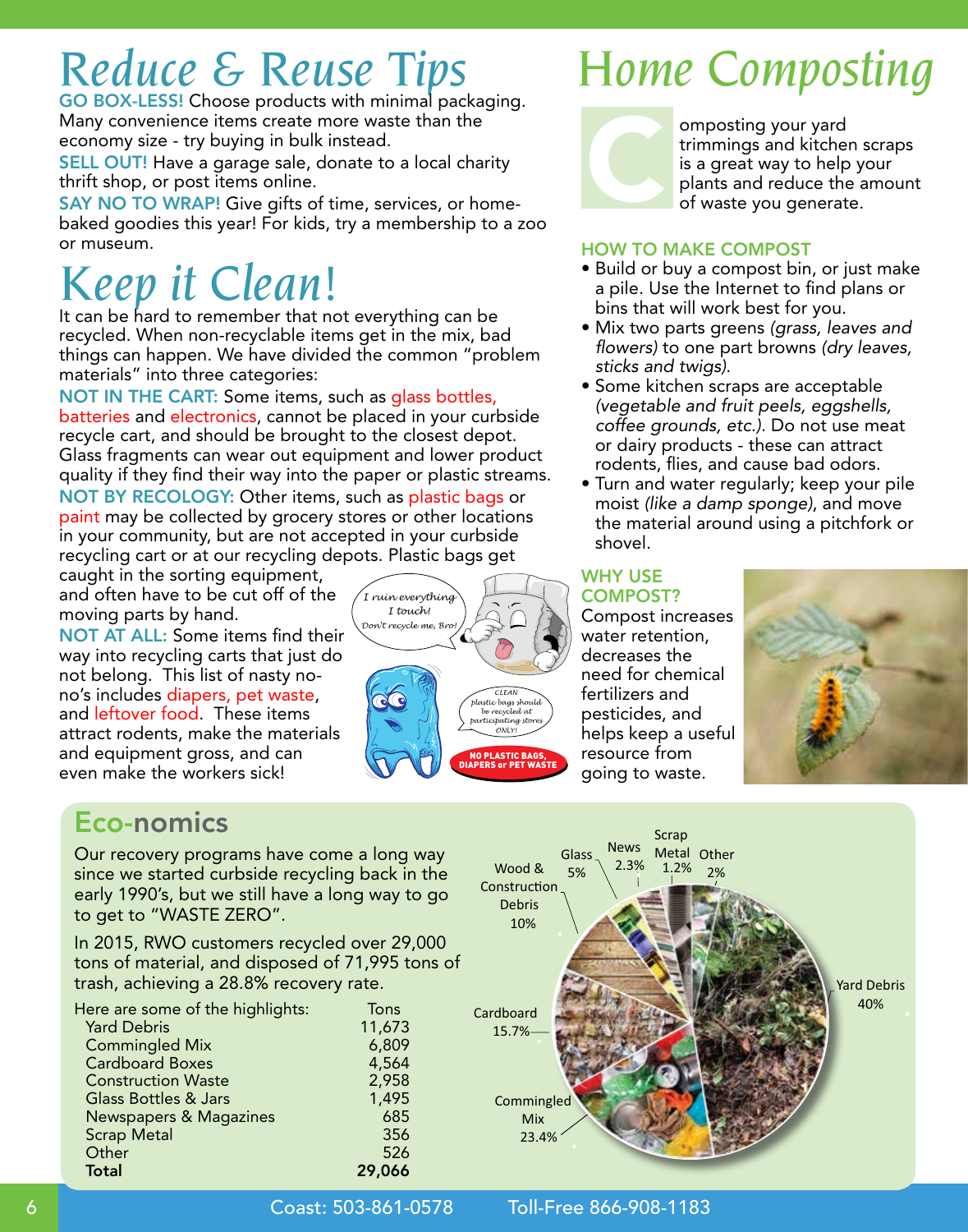## *E-Waste*

## REGON E-CYCLES

is a free recycling program for computers, monitors and TVs. The program is financed by electronics REGON E-CYCLES<br>
is a free recycling program for<br>
computers, monitors and TVs. The<br>
program is financed by electronics<br>
manufacturers with oversight from the Oregon Department of Environmental Quality (DEQ).

Drop off electronics at the Astoria Transfer Station, located at 1790 Williamsport Road in Astoria. For large quantities, please call us to schedule an appointment. It may also be possible to have items collected from your site.

## ACCEPTED ELECTRONICS INCLUDE

- Desktop and laptop computers *(erase or destroy hard drives)*
- TVs and monitors *(regardless of age or working condition)*
- Keyboards and mice
- Speakers and Printers
- DVD players and VCRs

TVs, computers, monitors, and laptops are PROHIBITED from the landfill, so please do NOT place them in the trash.

## WHAT ABOUT HAZARDOUS WASTE?

Cleaning products, paints, pesticides and other chemicals can be dangerous if not disposed of properly. Recology partners with Clatsop County to hold free household hazardous waste collection events. For more information, call the County at 503- 325-8500, or visit their website at www. co.clatsop.or.us.

## PAINT RECYCLING

The Paint Product Stewardship Program is a manufacturer-run program to collect unwanted paint for recycling/disposal. For more information on this program, visit www.paintcare.org. The program is funded by a surcharge added to the price of new paint. All paint retailers charge the surcharge, but most do not serve as collection locations. You can drop off interior and exterior paints, coatings, and sealers at the next HHW collection event, or you can visit one of these local collection sites:

City Lumber Co. (503) 325-4511 2142 Commercial St. Astoria, OR 97103

### Sherwin Williams

(503) 738-6751 3527 Highway 101 N Gearhart, OR 97138

## *Bulky Item Pickups*

LARGE ITEMS We can pick up mattresses, TVs, computers, appliances, and more! Just give us a call, and we will schedule a time to collect your items from the curb. A service charge and disposal/recycling fee will apply for most items.



## *Temporary Boxes*

3-YARD RENTAL CONTAINERS Great for garage clean-ups and smaller construction projects.

DEBRIS BOXES For larger jobs, order a 10, 20 or 30 cubic yard box. You load it, we haul it.

## STEPS FOR SETTING UP AN ONLINE RECOLOGY ACCOUNT

- 1. Visit our website: www.recologywesternoregon.com and click *"Receive and pay bills online"* under the *"Quick Links"* section.
- 2. Under the Log In button select *"New user? Enroll here"*
- 3. Fill out the online form with your information. The password must meet the following requirements:
	- At least 3 letters with at least 1 upper & 1 lower case letter
	- 1 number
	- 1 special character (@#%^\_=+ only)
	- Between 8 and 30 characters long
- 4. The "House Number" field is only the house number, not the street name or apartment number
- 5. Once submitted, an online account will be created for your Recology Western Oregon bill. All future statements will be emailed as long as your online account is active.